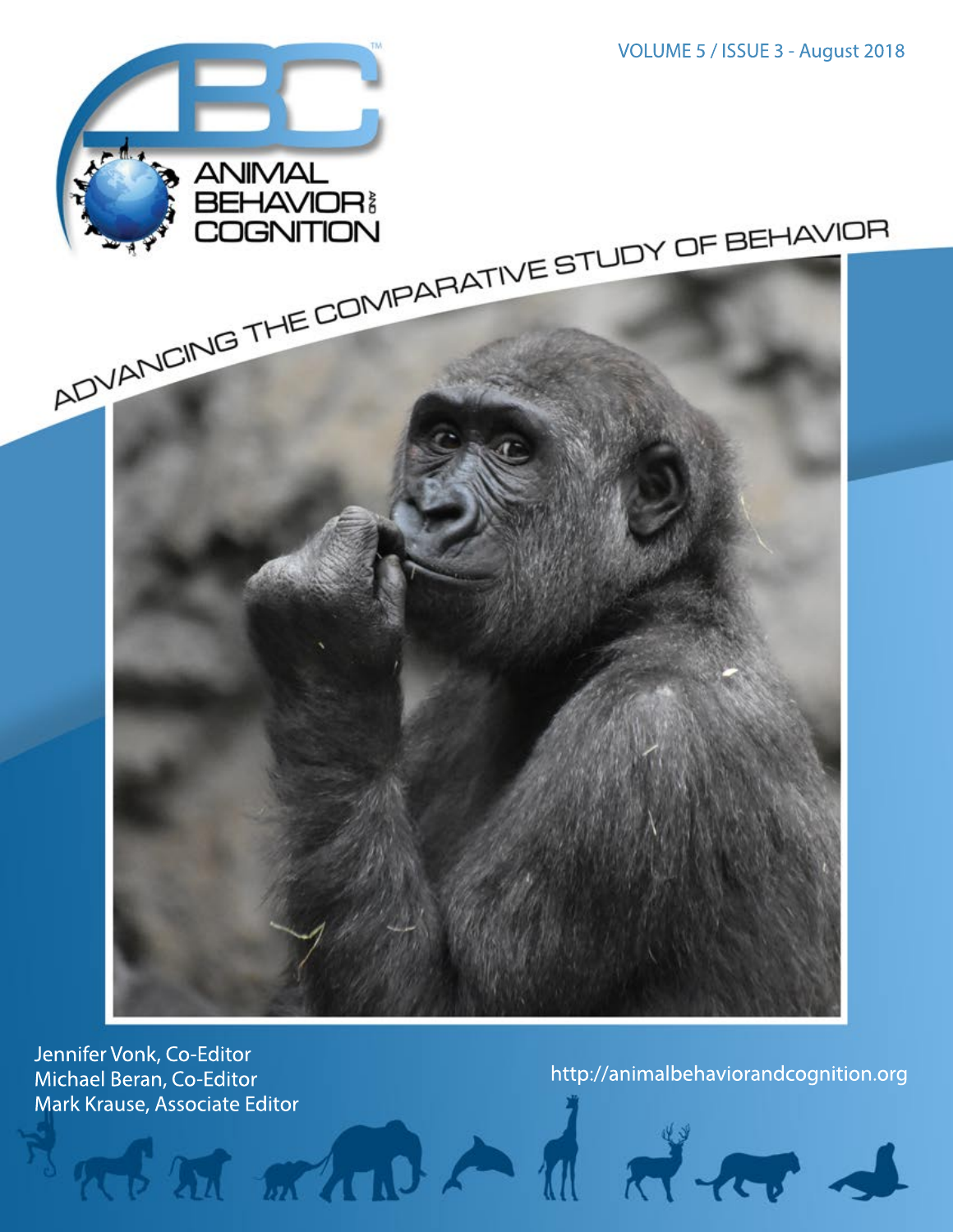### *Editors:*

Jennifer Vonk *Department of Psychology Oakland University 654 Pioneer Drive Rochester MI 48309 [animalbehaviorandcognition@gmail.com](mailto:animalbehaviorandcognition@gmail.com)*

Michael J. Beran *Department of Psychology Language Research Center Georgia State University University Plaza Atlanta, GA 30302 [animalbehaviorandcognition@gmail.com](mailto:animalbehaviorandcognition@gmail.com)*

### *Associate Editor:*

Mark A. Krause *Department of Psychology Southern Oregon University 1250 Siskiyou Blvd Ashland, OR 97520 krausema@sou.edu*

### *Editorial Advisory Board:*

Ikuma Adachi, *Kyoto University, Japan* Christian Agrillo, *University of Padova, Italy* Jason Bruck, *Oklahoma State University, USA* Thomas Bugnyar, *University of Vienna, Austria* Fay Clark, *Bristol Zoo, UK* Caroline DeLong, *Rochester Institute of Technology, USA* Justin Gregg, *Dolphin Communication Project, USA* Martine Hausberger, *University of Rennes, France* Lauren Highfill, *Eckerd College, USA* Heather Hill, *St. Mary's University, USA* Corina Logan, *University of Cambridge UK - Max Planck, Germany* Suzanne MacDonald, *York University, Canada* Yegor Malashichev, *Saint Petersburg State University, Russia* Eduardo Mercado, *University at Buffalo, USA* Ádám Miklósi, *Eötvös University, Hungary* Robert Mitchell, *Eastern Kentucky University, USA* Mathias Osvath, *Lund University, Sweden* Audrey Parrish, *The Citadel, USA* Sergio Pellis, *University of Lethbridge, Canada* Josh Plotnik, *Hunter College, City University of New York, USA*  Darby Proctor, *Florida Institute of Technology, USA* Anne Russon, *York University, Canada* Marek Špinka, *Institute of Animal Science, Czechia* Masaki Tomonaga, *Kyoto University, Japan* Shige Watanabe, *Keio University, Japan* Jason Watters, *San Francisco Zoological Society, USA* Deirdre Yeater, *Sacred Heart University, USA*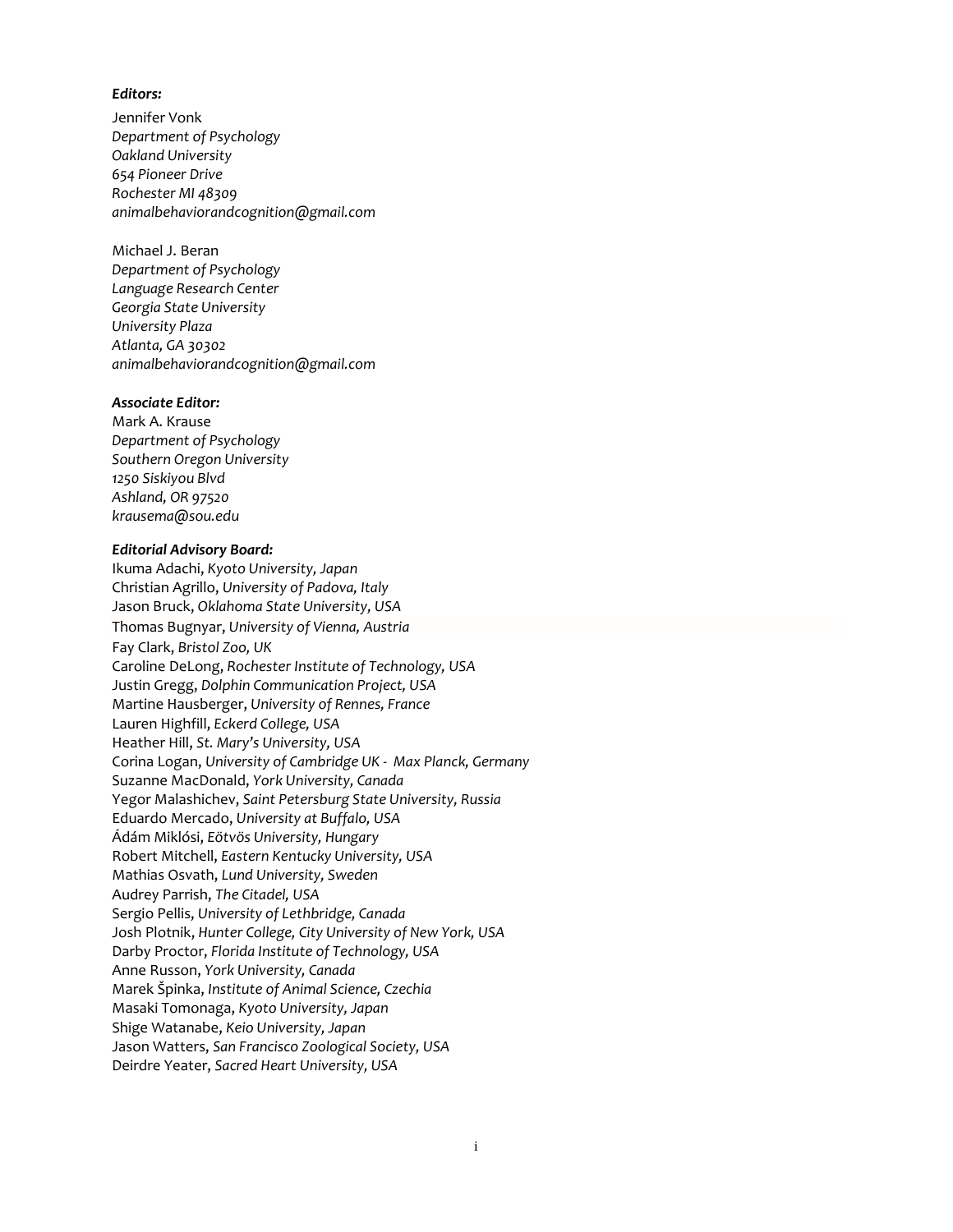### *Editorial Assistants:*

Holli Eskelinen, Pepper Hanna, Lauren Miller

### *Webmaster:*

Unicus, LLC

ABC logo and cover designed by Unicus, LLC Cover: Gorilla gazing Photo credit: Alexandra Haley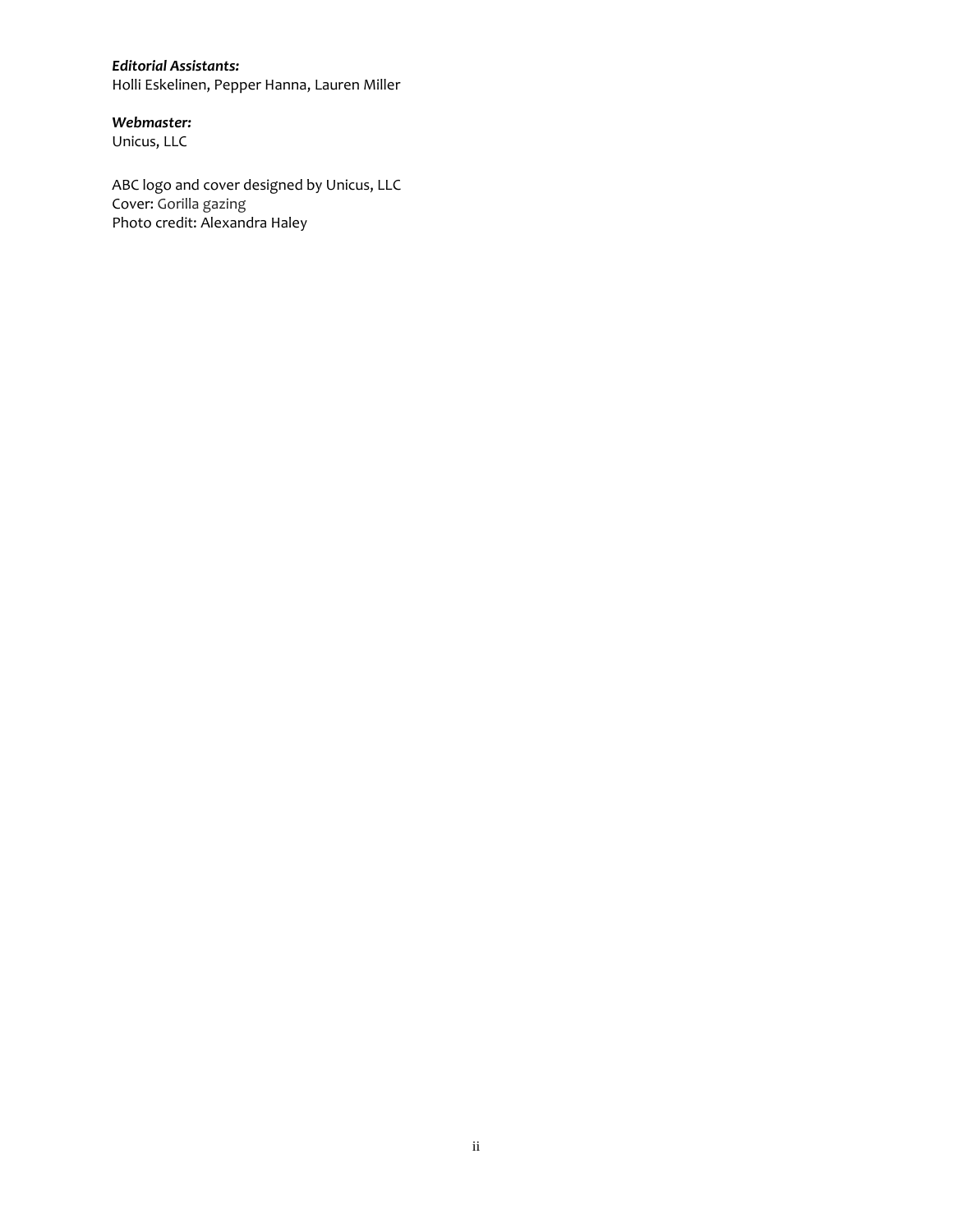

ADVANCING THE COMPARATIVE STUDY OF BEHAVIOR

# **Animal Behavior and Cognition**

## **2018, Volume 5, Number 3**

- 254 Do Dogs Demonstrate Susceptibility to a Vertically Presented Ponzo Illusion? *Sarah-Elizabeth Byosiere, Lynna C. Feng, Joyce Wuister, Philippe A. Chouinard, Tiffani J. Howell, and Pauleen C. Bennett*
- 268 Pheasants Learn Five Different Binomial Color Discriminations and Retain these Associations for at Least 27 Days *Jayden O. van Horik, Ellis J.G. Langley, Mark A. Whiteside, Christine E. Beardsworth and Joah R. Madden*
- 279 Asian Elephants (*Elephas maximus*) Discriminate Between Familiar and Unfamiliar Human Visual and Olfactory Cues *Emily J. Polla, Cyril C. Grueter, and Carolynn L. Smith*
- 292 Visual Processing of Faces in Juvenile Western Lowland Gorillas without the Use of Training or Reinforcement: A Pilot Study *Sydney Chertoff, Susan Margulis, and Jonathan D. Rodgers*
- 300 Visual Discrimination of Geometric and Complex 2D Shapes in Goldfish (*Carassius auratus*) *Caroline M. DeLong, Ashlynn M. Keller, Kenneth Tyler Wilcox, Irene Fobe, and Susan Ann Keenan*
- 320 Reviewer acknowledgments *The Editors*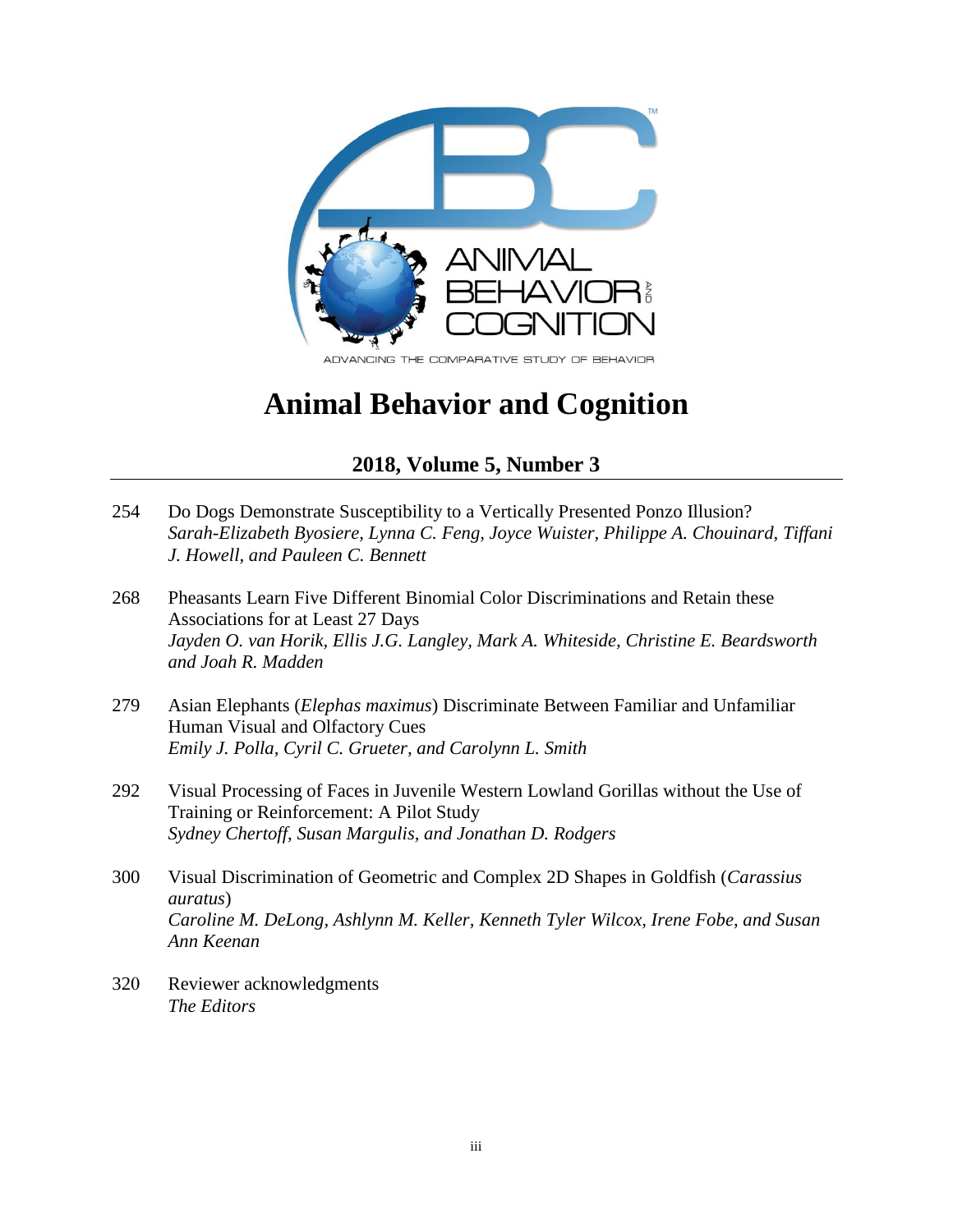

## **Visual Processing of Faces in Juvenile Western Lowland Gorillas without the Use of Training or Reinforcement: A Pilot Study**

**Sydney Chertoff1,2 , Susan Margulis1,3\*, and Jonathan D. Rodgers2,4**

Department of Animal Behavior, Ecology, and Conservation, Canisius College, USA Department of Psychological Sciences, Canisius College Department of Biology, Canisius College Institute for Autism Research, Canisius College

\*Corresponding author (Email: margulis@canisius.edu)

**Citation –** Chertoff, S., Margulis, S., & Rodgers, J. D. (2018). Visual processing of faces in juvenile western lowland gorillas without use of training or reinforcement: A pilot study. *Animal Behavior and Cognition, 5(3),* 292– 299. https://doi.org/10.26451/abc.05.03.04.2018

**Abstract –** Cognitive research in zoos is often limited by an inability to consistently train and reinforce subjects. This feasibility study aims to address this problem by examining visual processing of faces by Western lowland gorillas (*Gorilla gorilla*) at a zoo in order to identify gaze patterns without any training or reward. A Tobii Pro X2- 30 eye-tracker mounted on a TV monitor was used. Participation by the gorillas was voluntary in that no training or reinforcement was provided. Two gorillas (a four-year-old female and a one-year-old male) attended sufficiently to the screen to collect gaze data. In order to further validate the calibration procedure used with gorillas, 61 human participants were tested using the same equipment and stimuli. Images were unfamiliar gorilla females with neutral expressions. Areas of interest were identified for the eye region, lower face (mouth and nasal areas), and overall face, and the patterns of fixation to each region were examined. Gorillas tended to focus less on the eyes than did humans. The current results highlight the feasibility of this kind of data collection without the use of training or reinforcement.

**Keywords –** Gorilla, human, Eye-tracking, Visual processing

Very little is known about how nonhuman species process their visual environment. We generally make inferences based on observed behaviors, but the salient features of visual stimuli are difficult to quantify. Much of the early research on visual attention used methods such as gaze duration and direction as an indicator of interest (for a review see Winters, Dubuc, & Higham, 2015). A number of studies have focused specifically on processing of facial images, noting both similarities and differences between human and nonhuman primates (Kano, Call, & Tomonaga, 2012; Kuwahata, Adachi, Fujita, Tomonaga, & Matsuzawa, 2004; Tanaka, 2003). Gaze direction and duration has been quantified for just a few species (primarily *Macaca* and *Pan*) (see for example, Kuwahata et al., 2004; Tomasello, Call, & Hare, 1998). Furthermore, these studies often depended on videotaping and manually scoring gaze direction.

More recently, methodologies have expanded to include the use of eye-tracking technology to more accurately measure visual attention and perception in humans and nonhuman primates. The literature on visual processing in nonhuman primates is substantial. To provide relevant background for the current investigation, we provide a broad explanation of how eye-tracking technology works, and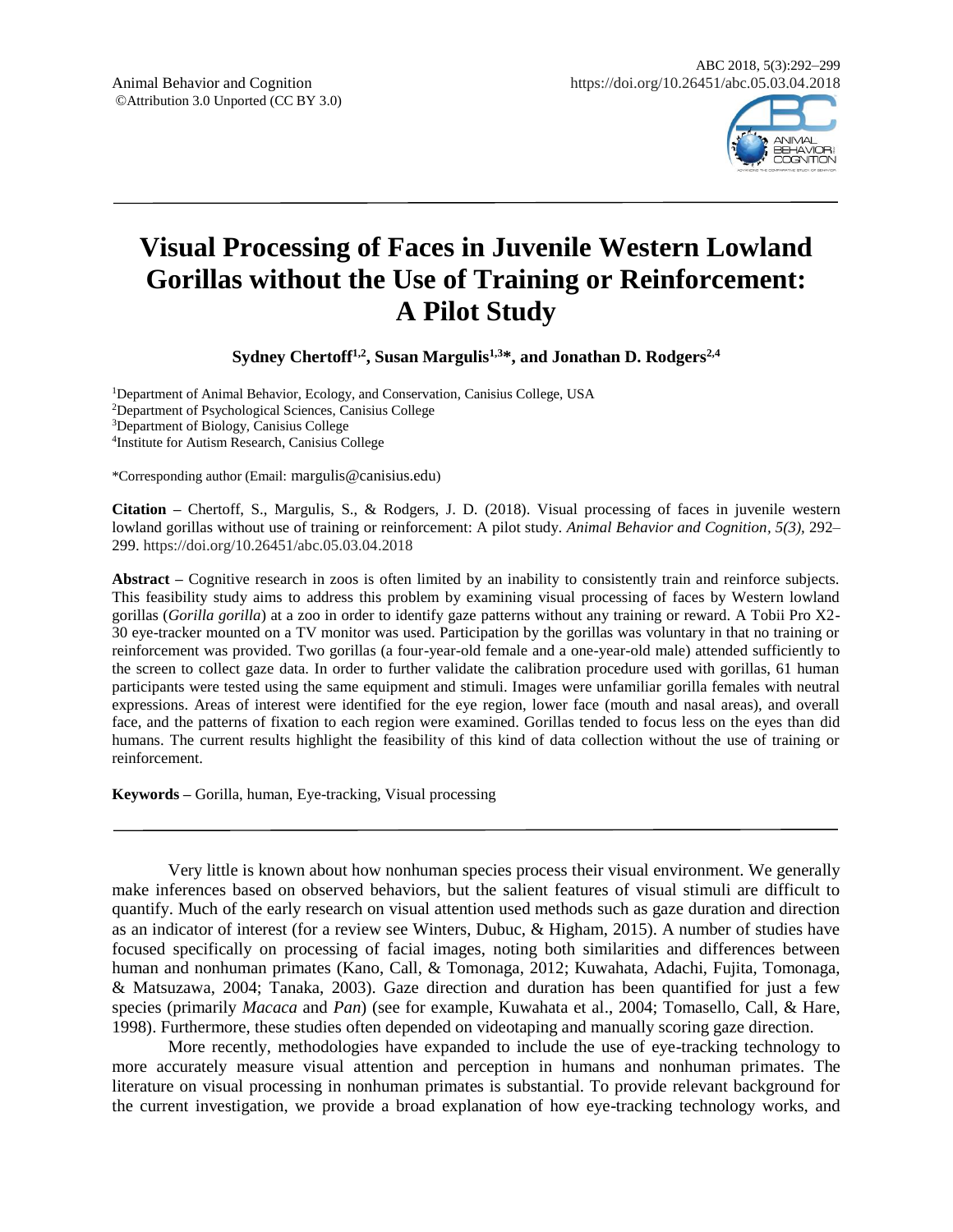examples of studies that use eye-tracking systems to address a wide range of questions. Generally, eyetracking is achieved by collecting patterns of the participant's corneal reflections via infrared light and image sensors. This type of data collection can identify the duration, direction, and pattern of gaze of participants when viewing a variety of stimuli. Whereas our knowledge of visual processing in nonhuman primates, as our closest relatives, is growing, much of the work has focused on a few key species and consequently would benefit from expanded taxonomic breadth.

Chimpanzees (*Pan troglodytes*) and rhesus macaques (*Macaca mulatta*) have been the most frequent participants of eye-tracking studies in nonhuman primates, including ones that analyze how they assess their surroundings. For example, comparisons between chimpanzees and humans demonstrate that both species view the main features of a face in a similar manner with few situational variations (Kano & Tomonaga, 2010). Kano and Tomonaga (2011) also demonstrated that both chimpanzees and humans show higher fixation proportions to specific areas, such as faces, when presented with a broader scene. Furthermore, it has been demonstrated that chimpanzees attend more to social and visual cues from other chimpanzees than from humans, whereas humans respond equally to both species (Hattori, Kano, & Tomonaga, 2010). Tanaka (2003, 2007) found that chimpanzees' apparent preference for images of chimpanzees versus humans could be influenced by social experience, as laboratory chimpanzees tended to prefer images of humans. Rhesus macaques (*Macaca mulatta*) have also been the subjects of comparative perception studies. Taubert and Parr (2011) found that rhesus macaques, chimpanzees, and humans will at times use a holistic processing approach to recognize varying faces. Taubert and Parr found that like humans, chimpanzees can switch to a feature-based processing approach when the face is unfamiliar.

Amongst the great apes, most research has been done on chimpanzees; however, limited comparative data do exist on other species and suggest that chimpanzees, gorillas, orangutans, and humans have a similar pattern of face and eye scanning (Kano et al., 2012). Overall, humans view eyes for longer periods than do gorillas. More recently, Howard, Wagner, Woodward, Ross, and Hopper (2017) used eye-tracking technology to study memory for novel events in both chimpanzees and gorillas, and concluded that there were no significant differences in assessment of stimuli by chimpanzees and gorillas and that both species had improved apparent memory for events that included social models. Howard et al. used a similar methodology to the one we are presenting here; however, their subjects had been exposed to cognitive research and were rewarded following participation. The current study extends the findings of Howard et al. by using similar technology but addressing different questions and using naïve participants.

There has been an increasing emphasis on cognitive research with nonhuman primates in nonlaboratory settings such as zoos. Typically, labs have resources and funding to conduct a range of studies, but zoos and sanctuaries do not receive the same type of funding in part because research is not always seen as a priority at these institutions. The lack of funding is one limitation to conducting research in a zoo environment. In addition, research may also be limited by lack of time committed to such efforts, and in some situations the inability of outside researchers to engage in such activities. This is particularly unfortunate, given that cognitive studies can serve as a form of enrichment for animals. By eliminating the need to train the subjects, the amount of keeper involvement decreases and makes the study more accessible to researchers who may not be permitted to interact so closely with nonhuman primates. The potential to work with a greater diversity of species using methods such as those described here, is critical.

Hopper (2017) noted in her review of cognitive research in zoos that sample sizes within any zoohoused species are very small, usually limited to a few individuals at a single institution. Our research aims to expand on our body of knowledge and address some of the limitations of zoo-based studies. First, we aim to demonstrate the feasibility of conducting a study using eye-tracking equipment with zoohoused gorillas that have not been trained for cognitive testing. Second, we hope to establish a baseline of gorilla gaze patterns when looking at unfamiliar gorilla faces, compared to the typical patterns seen in humans when looking at unfamiliar faces. This preliminary investigation permits us to demonstrate the feasibility of this approach, and begin to ask comparative questions about visual processing.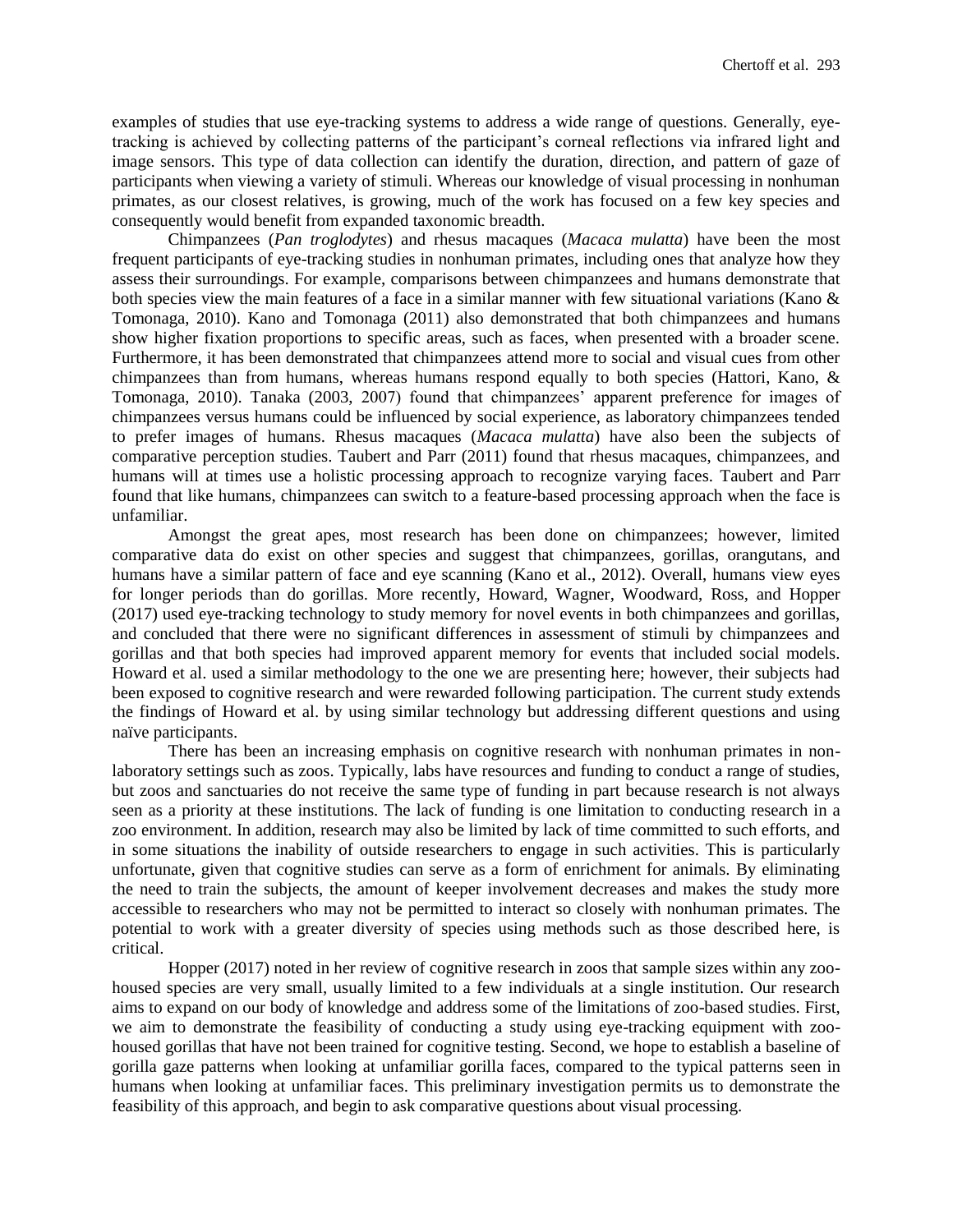#### **Methods**

**Participants.** Six gorillas (one adult male, two adult females, two juvenile females, and one male infant) housed at the Buffalo Zoo had the option to participate in this study. All gorillas are members of one troop housed in a semi-natural enclosure. The care of gorillas adhered to the Association of Zoos and Aquariums (AZA) requirements for welfare. Permission was received from the both the institutional Animal Care and Use Committee (IACUC) of Canisius College and the Research Committee of the Buffalo Zoo. Two of the six gorillas (a four-year-old female and a one-year-old male) voluntarily participated. All gorilla data are based on these two individuals. To provide a basis of comparison, 61 humans (all young adults, ages 18-25) were recruited from an introductory psychology class. Students received research participation points for their participation. Data from a separate group of ten human subjects were used to validate use of the default calibration of the eye-tracker. The use of human participants was approved by the Canisius College Institutional Review Board.

**Materials.** The equipment used was the same for gorillas and humans. A screen-mounted eyetracker (Tobii Pro X2-30) was affixed to a Samsung UN24H4000 24" (61 cm) 720-pixel LED TV monitor to present the stimulus images. The eye-tracker was able to track the corneal reflection patterns of the participants. The distance between the eye-tracker and gorilla participants varied slightly depending on the lighting conditions, but was generally kept between 50 and 60 cm. This was done to account for variations in seasonal ambient light to maximize the effectiveness of the eye-tracker. For human participants, the screen was kept at approximately 60 cm from the participant. The stimulus set consisted of ten images of adult female gorilla faces with neutral expressions, unfamiliar to the participating gorillas. We chose gorilla females to control for any effects that age or sex of stimulus image might have on gaze patterns. Here we are mainly focusing on feasibility and general comparisons. We chose a single stimulus type to permit an adequate sample size to evaluate, but future studies will utilize a broader array of stimuli. The images included the facial region of the gorillas with natural and semi-naturalistic backgrounds that were blurry compared to the face in the image. Five video clips featuring animated images of insects and music, were interspersed after every two static images. The purpose of the video clips was to try and maintain the interest of the gorillas. Each static stimulus was presented for five seconds. The human subjects observed the same stimulus set as did the gorillas. All stimuli were balanced for brightness and size. Humans and gorillas share a very similar visual system, containing little to no differences in their ability to see colors (Dulai, Bowmaker, Mollon, & Hunt, 1994). Therefore, we did not have to modify the stimuli for species' specific visual systems.

**Design and Procedure.** The gorillas had no prior experience with cognitive testing. They were first habituated to the presence of the equipment and operator for six weeks before any data collection was attempted. The habituation period utilized the identical equipment setup as the data collection period, differing only in the acquisition of data. During this period, images of non-primate mammals were shown on the screen. Both during habituation and data collection, the operator used a variety of toys and enrichment items to encourage the gorillas to approach. The operator did not directly provide any enrichment, food, or toys to the gorillas to reinforce participation. During the first few days of habituation, oats were scattered on the enclosure floor in an effort to attract the gorillas. Animated movie clips were used intermittently during this time, again to encourage proximity and engage interest.

All habituation and data collection were conducted in the off-exhibit holding area at the Buffalo Zoo, between 8:30-9:00 AM. During this time, the gorillas were in the holding area as part of the normal husbandry routine. The apparatus was positioned in the same place every day, in front of one of the four connected mesh-fronted holding enclosures. The apparatus consisted of a small shelf with a mounted arm on which the screen could be moved up and down depending on the height of the participating gorilla. The screen was generally kept at the height most suited for the juvenile gorillas who chose to participate more readily. The gorillas could move freely amongst the four enclosures. Overhead lighting was maintained at a constant level throughout habituation and data collection. Following habituation, data were collected for 12 weeks, four times per week. Data collection was initiated once a gorilla approached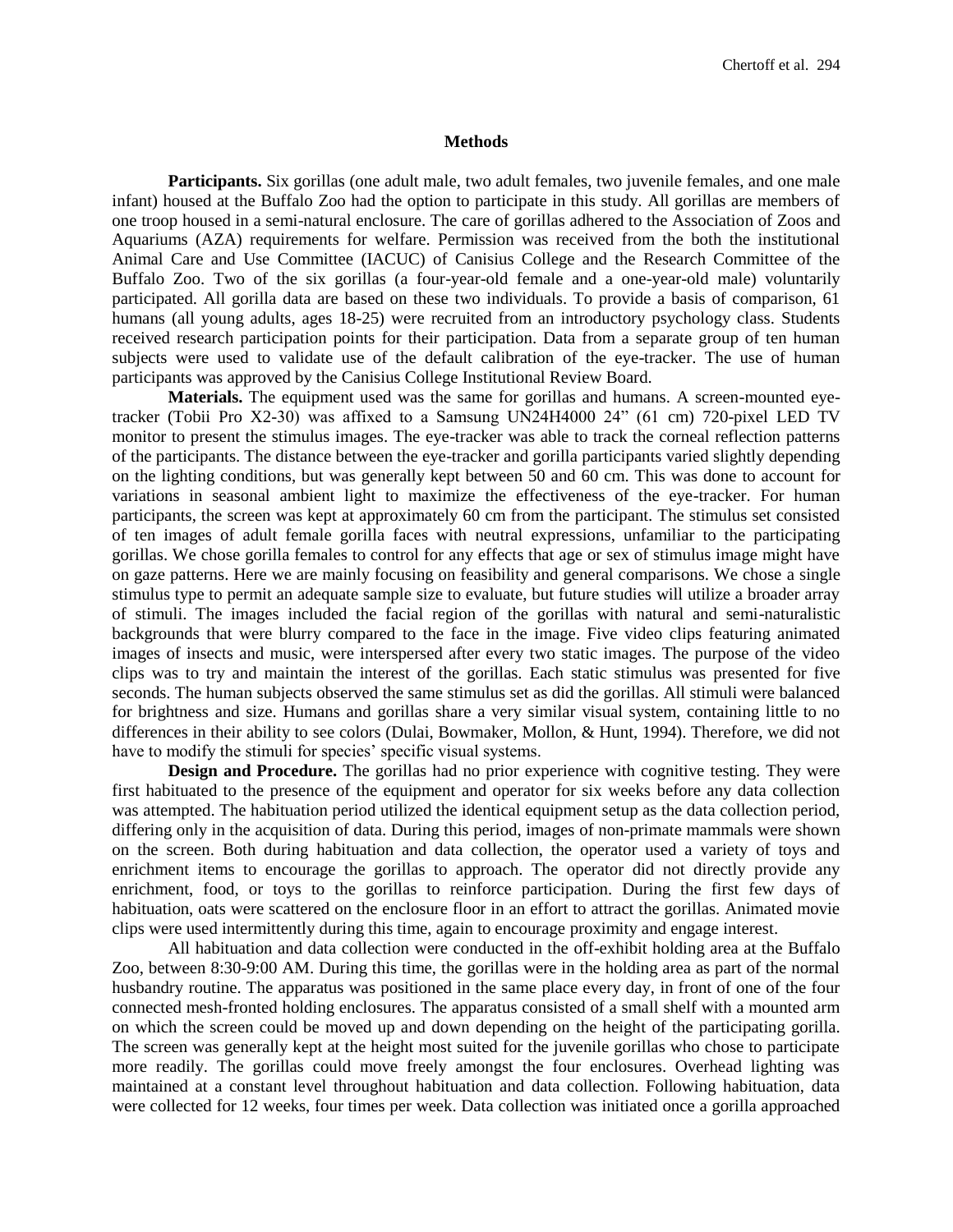the apparatus, oriented their face toward the screen, and the software identified their eyes. Default equipment calibration was used for gorillas. Because the gorillas did not have any previous cognitive training, a multi-point calibration procedure was not feasible. Default calibration is the system calibration used by the Tobii software. The equipment recorded the location of the subject's eye gaze as stimuli were presented. These locations were recorded automatically as coordinates on the stimulus screen at 30 gaze coordinates per second. Because the gorillas were free to leave at any time, only data for one or two stimuli were collected at a given time, sometimes resulting in incomplete recordings. The presentation of stimuli was randomized to avoid any biases and to ensure that the gorillas would be exposed to all the images during the limited looking time. Based on the interest of the individual gorilla, the researcher could manually skip the video clips. All sessions were videotaped so that individual animal identification could be verified.

Data from human participants were collected over a period of four weeks in a psychology laboratory on the Canisius College campus. All participants were students in an introductory psychology class who were participating in a related study for which a nine-point calibration was used. The room was illuminated only with a single fluorescent light positioned behind the screen. Consent was obtained from each participant. The only instruction given was to look at the screen. The apparatus was positioned on a stable table and remained in the same spot for each participant. In order to support the use of the default calibration versus the nine-point calibration, we compared these two calibration procedures. For the calibration comparison, ten humans were shown images with an array of five targets placed at the center, above, below, left and right of center on a white screen. Each of these ten participants was instructed to look at the targets as they were presented. Each participant was shown the five targets both following nine-point calibration and default calibration (administered the same way as to the gorillas) in counterbalanced order. Areas of interest were drawn around the targets in the same manner as for the facial stimuli. Mean looking time for nine-point versus default calibration was compared.

**Data Analysis.** The stimuli were standardized so that the face was relatively the same proportion of the total image for each stimulus. Natural variations in faces are expected to occur and we did not adjust for these. The areas of interest were drawn large enough to account for these variations. We used images that were donated to our research by a photographer to ensure the quality of the images was high enough to be presented on a larger screen. Each image was divided into areas of interest (AOI) to quantify the gaze data. Three AOI's were identified for each stimulus image; face, eyes, and lower face



(mouth/nose). The face AOI was used to identify the overall attention to the stimuli by participants to demonstrate feasibility. The eyes and lower face AOI were used to test the specific hypotheses regarding gaze differences. AOI composition is illustrated in Figure 1. All AOI were drawn slightly larger than the key facial landmarks to account for individual variations in facial characteristics. Across stimulus images, the proportion of the image included in the AOI was generally consistent. The proportion of the stimulus image included in the face AOI ranged from 44.61% to 59.08%, *M*  $= 50.48\%$ , *SD* = 4.60%. The proportion of the stimulus image included in the eyes AOI ranged from 9.76% to 12.56%,  $M =$ 10.74%,  $SD = 0.84\%$ . The proportion of the stimulus image included in the lower face AOI ranged from 10.33% to  $16.24\%, M = 12.59\%, SD = 1.86\%$ .

*Figure 1*. Example of areas of interest (AOI) for gorilla stimuli. Yellow  $circle = overall face$ ; green circle = eyes; blue circle = lower face.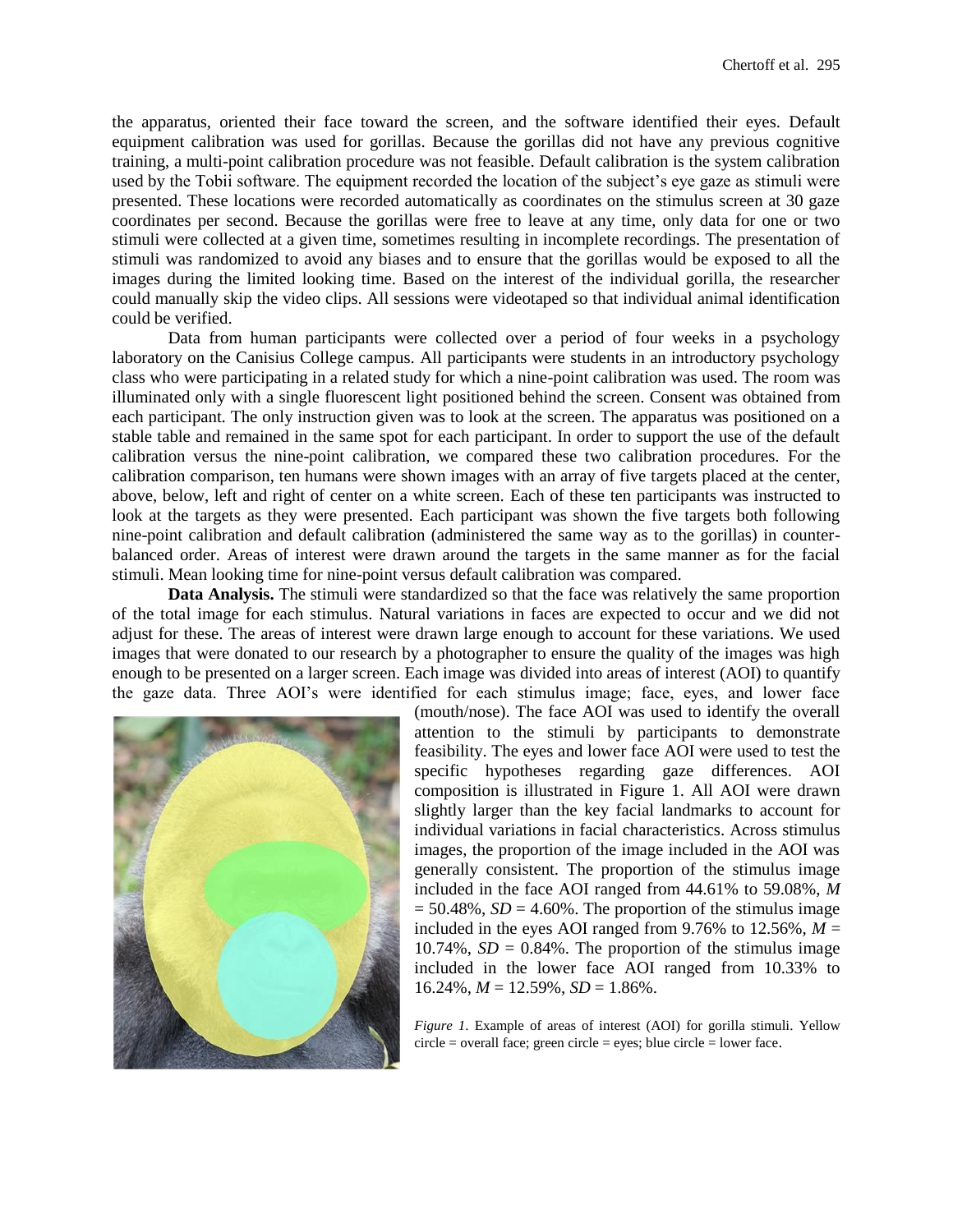A paired t-test was used to compare mean looking time when using nine-point versus default calibration. A non-parametric Wilcoxon rank sign test was used to compare differences within subjects with respect to areas of interest. All statistical analyses were conducted in SPSS Statistics Version 24.0.

### **Results**

Comparing nine-point and default calibration, the mean looking time across the five targets showed minimal difference with 20.94 s of gaze on the targets for the nine-point calibration and 19.97 s of gaze on the targets for the default calibration (out of 25 s), there was no significant difference between looking time (paired sample *t* test,  $t(9) = 0.52$ ,  $p = .615$ , 95% CI [-3.24, 5.18]). This supports the approximate equivalence of these procedures.

Two gorillas stayed in front of the screen long enough to record gaze data. From these two individuals, 24 visual scans were collected (13 for the juvenile female gorilla and 11 for the juvenile male). Figure 2 illustrates example fixations of the four-year-old gorilla female (a), one-year-old gorilla male (b), and a human participant for comparison (c). Both gorillas and humans focused on the face AOI as opposed to the background greater than 85% of the time, indicating that both species successfully viewed the salient areas of the stimuli, demonstrating feasibility of this study.

The human preference for eyes was established in the human data, averaged across stimuli, based on a Wilcoxon Ranked Sign test. Here there was a significant difference between humans looking to the eyes versus all other parts of the stimulus,  $Z = -5.685$ ,  $p < .001$ . Visual representation of the data (Figure 3) reveals that humans ( $M = 64\%$ ,  $SD = 15\%$ ) focused on the eyes in the stimulus images more than did the gorillas ( $M = 36\%$ ,  $SD = 12\%$ ). In comparing the data from the individual gorilla participants to one another: the four-year-old gorilla ( $M = 54\%$ ,  $SD = 33\%$ ) focused on the eyes in the stimuli more than did the one-year-old gorilla ( $M = 23\%$ ,  $SD = 24\%$ ).

For the four-year-old female gorilla, across her 13 individual gaze samples there was not a significant preference for the eyes versus all other AOIs, based on Wilcoxon Ranked Sign test, *Z* = -0.47,  $p = 0.637$ . For the one-year-old male gorilla, across his 11 individual gaze samples there was a significant preference for the other areas of the stimuli versus the eyes, based on Wilcoxon Ranked Sign test, *Z* = - 2.50,  $p = .012$ .



*Figure 2*. Example fixations of (left) the four-year female old gorilla, (center) one-year-old male gorilla, (right) a human participant.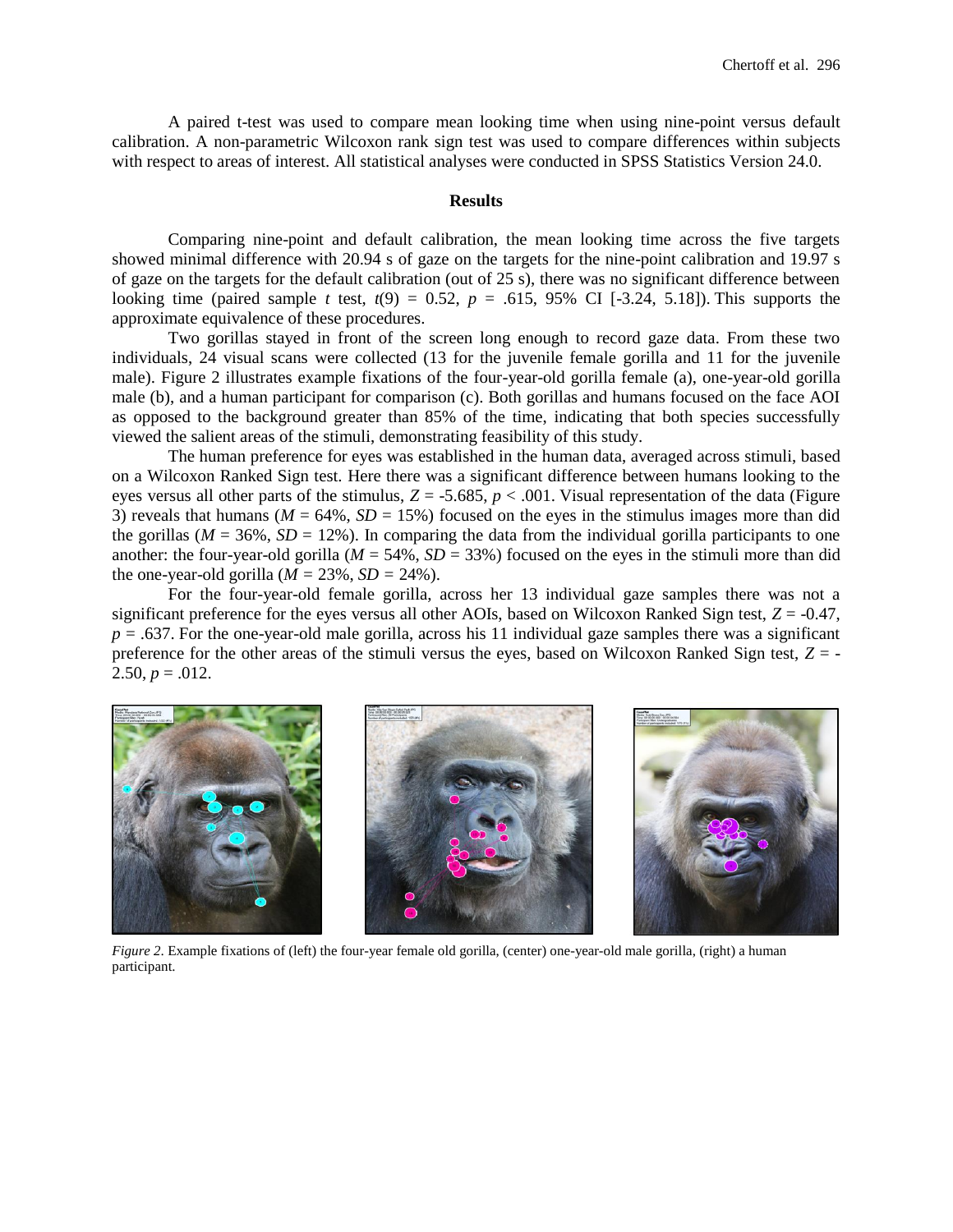

*Figure 3*. Percentage of fixation time to the eyes, lower face, and overall face region compared between groups. The bars represent the overall averages for human participants (black bar) and the individual gorillas (four-year-old female gorilla, white bar; one-year-old male gorilla, grey bar).

### **Discussion**

Our results demonstrate that it is feasible to conduct a voluntary eye-tracking study in a zoo environment that has not been specifically set up to facilitate cognitive studies, thus satisfying our main aim. Additionally, our results replicate previous findings that humans focused on the eyes more than the gorillas did. We also found that the four-year-old female focused on the eye region more than did the oneyear-old male, perhaps suggesting age or sex differences in visual processing.

As a whole, our study demonstrates that eye-tracking equipment can be used successfully with zoo-housed apes, even when they are neither trained to participate nor reinforced for participation. Although our sample size is small, our results nevertheless demonstrate the validity of this approach, and proof of concept for the use of these techniques in a zoo environment. Even though we are optimistic about the potential of this research, it is important to acknowledge that only two of the six gorillas participated. The lack of participation from adult individuals could be attributed to the social dynamics of gorillas and the lack of reinforcement; some individuals may choose not to approach the apparatus when other specific individuals are nearby. In addition, adjusting the apparatus to accommodate different heights of animals can startle gorillas, which further constrains who we were able to collect data from. Prior to, and at points during data collection, we used different enriching items to attract the gorillas' attention. Children's movies appeared to attract the gorillas' attention as did showing the subjects various random items such as colored pens, a stapler, and glow sticks. At one point, all six of the gorillas showed interest; however, it was only the two younger individuals that showed an extended interest and attended to the stimuli long enough for data collection. For example, one of the adult female gorillas would often lie in front of the TV screen and appear to watch the movie, but she would not come close enough to the mesh for the eye-tracker to detect her eyes. To increase participation, we believe that we need to expand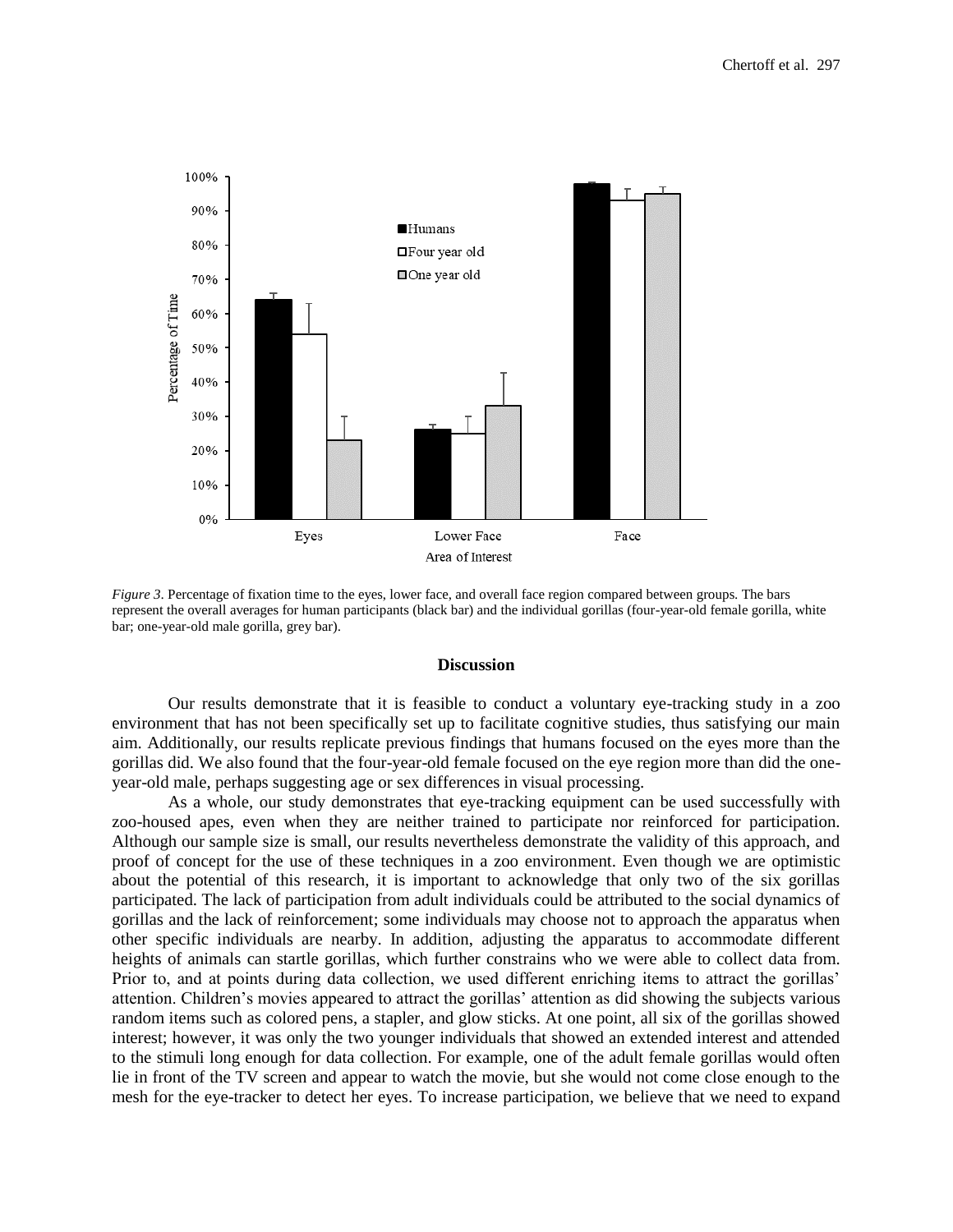on the stimuli we show the gorillas until we find something that will attract the older individuals for a substantial amount of time. This problem itself poses an interesting question, one we hope to explore in further studies. We intend on using this eye-tracking methodology to present the gorillas with varying items to learn what they show a preference for and then optimize our stimuli based on observed interest. Since the completion of this study, we have successfully obtained eye tracks on two additional gorillas during data collection for a follow-up study.

Although data on human subjects were included only as a basis for comparison, we have preliminary data that suggest that humans focus on the eyes more than young gorillas do. This may be due to information-gathering techniques that vary from species to species. The ability to efficiently gather information from agonistic or affiliative faces is very important for nonhuman primate species (Gothard, Erickson, & Amaral, 2003). Based on this known information about nonhuman primates, it may be that they are better at processing the perceived expression on a face and therefore, do not need to view the eyes as extensively as humans do. Gothard et al. (2003) found that rhesus macaques attend almost entirely to the eyes of a neutral face, whereas they focus on multiple facial features when viewing images of various facial expressions. Another possible explanation for this finding is that eye contact for nonhuman primates, especially great apes, is perceived as a threat and therefore, it would be expected that gorillas would be less likely to look directly at the eyes of the stimulus image (Gomez, 1996).

The results comparing the gorillas as individuals were also interesting. Although the four-yearold female did not look at the eye area significantly more than any other AOI, it must be noted that the eyes comprise a smaller area of the screen than the rest of the image, thus the lack of significant difference may support that she looks more generally to the eyes than other areas of the face. The observed pattern for the four-year-old female looks surprisingly similar to that of humans, as seen in Figure 3. The one-year-old male showed a preference for areas other than the eyes; these differences may be attributable to age, gender, or individual variation, but we cannot distinguish among these possibilities at this time. Previous research shows that male humans and male rhesus macaques pay more attention to threatening faces of conspecifics than to positive stimuli (Lacreuse, Schatz, Strazzullo, King, & Ready, 2013), suggesting that males may be less attentive to non-threatening visual stimuli. An alternative interpretation is based on the ages of the gorillas. Research with young children has shown that perceptual narrowing takes place between six and nine months of age (Pascalis, de Haan, & Nelson, 2002). Sixmonth-old infants are able to recognize facial identity of both human and nonhuman primates whereas nine-month-old infants and adults are able to recognize only human faces. This finding is useful as it shows that facial processing may change with developmental stage. This idea will be examined in future research.

We continue to explore gaze patterns in gorillas in order to more carefully investigate how gorillas respond to a range of visual stimuli compared to humans and other nonhuman primates that have been studied. Additionally, our ongoing work will enable us to examine developmental changes in visual processing. Our methods open the possibility of using eye-tracking in studies in a greater diversity of species in a zoo setting without the use of training or reinforcement.

### **Acknowledgements**

We would like to thank the Buffalo Zoo for all of their support and help, especially head gorilla keeper Jamie Kranz, general curator Malia Somerville, and President Emeritus Dr. Donna Fernandes. We would also like to thank all of our generous donors without whom we could not have conducted this study, and the team at Experiment.com for their help in raising the funds responsible for this project. S.C. was supported by a General Small Grant from the American Society of Primatologists and the Canisius College Earning Excellence Program. We thank Max Block, Christina Kolbmann, Dr. Michael Noonan, Anthony Syracuse, Jenny Volz, and Anita Yantz for all their beautiful photographs. We are also very grateful to Amy Bucklaew and Elizabeth Tanner for their assistance with data collection.